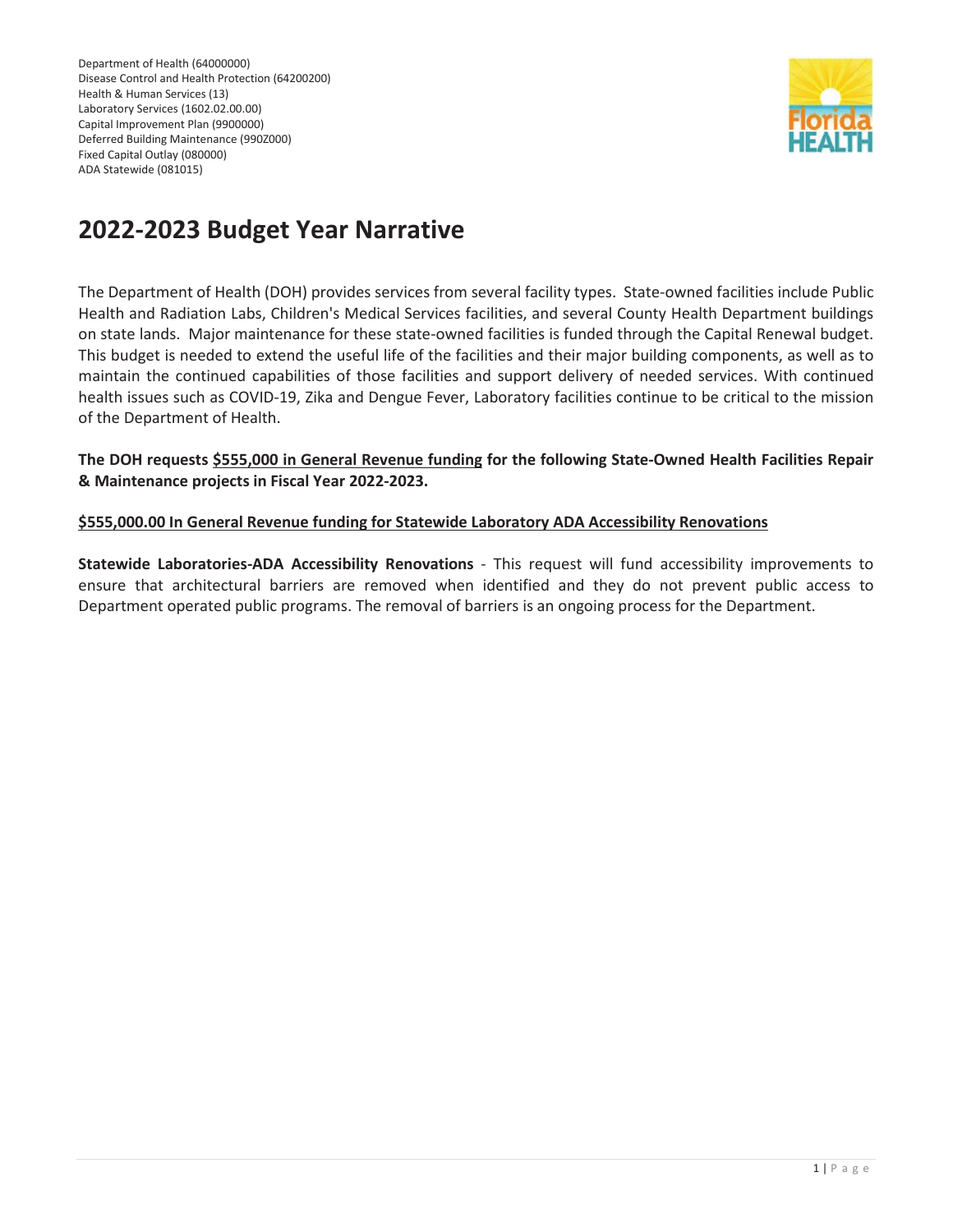| <b>CIP-5: Service-Level Capital Renewal Projects</b>                                                                          |                                                                                                                                                                                                                                                                  |                                                                                                                            |                                                          |                                                 |  |  |  |  |  |
|-------------------------------------------------------------------------------------------------------------------------------|------------------------------------------------------------------------------------------------------------------------------------------------------------------------------------------------------------------------------------------------------------------|----------------------------------------------------------------------------------------------------------------------------|----------------------------------------------------------|-------------------------------------------------|--|--|--|--|--|
| Agency:                                                                                                                       | <b>Department of Health</b>                                                                                                                                                                                                                                      | <b>LAS/PBS Budget Entity Code:</b>                                                                                         |                                                          | 64200200                                        |  |  |  |  |  |
| Service:                                                                                                                      | <b>Community Public Health</b>                                                                                                                                                                                                                                   | <b>Appropriation Category Code:</b>                                                                                        |                                                          | 081015                                          |  |  |  |  |  |
| <b>Project Title:</b>                                                                                                         | <b>FCO-Health Facilities Repair &amp;</b>                                                                                                                                                                                                                        | <b>Agency Priority:</b>                                                                                                    |                                                          |                                                 |  |  |  |  |  |
|                                                                                                                               | <b>Maintenance/Statewide</b>                                                                                                                                                                                                                                     | <b>LRPP Narrative Page:</b>                                                                                                |                                                          |                                                 |  |  |  |  |  |
| To be constructed by:                                                                                                         | Contract                                                                                                                                                                                                                                                         | $X -$                                                                                                                      | Force account                                            |                                                 |  |  |  |  |  |
| <b>Level of Aggregation:</b><br>$\frac{S}{\sqrt{2}}$<br>Institution/campus (SUS/SBCC only):<br><b>NAME</b>                    |                                                                                                                                                                                                                                                                  |                                                                                                                            |                                                          |                                                 |  |  |  |  |  |
|                                                                                                                               |                                                                                                                                                                                                                                                                  |                                                                                                                            |                                                          | <b>NO</b>                                       |  |  |  |  |  |
|                                                                                                                               | Major Repair Project? (Y/N) (If Yes, complete parts A & D; if not, complete Parts A, B & C)                                                                                                                                                                      |                                                                                                                            |                                                          |                                                 |  |  |  |  |  |
| Critical Need? (Y/N) (If Yes, all funding must be requested in the first two fiscal years)<br><b>YES</b>                      |                                                                                                                                                                                                                                                                  |                                                                                                                            |                                                          |                                                 |  |  |  |  |  |
| PART A: SYSTEM IDENTIFICATION                                                                                                 |                                                                                                                                                                                                                                                                  |                                                                                                                            |                                                          |                                                 |  |  |  |  |  |
| <b>BUILDING SYSTEM</b>                                                                                                        | CENTRAL UTILITY SYSTEM                                                                                                                                                                                                                                           |                                                                                                                            |                                                          | CODE AND LICENSURE                              |  |  |  |  |  |
| Annual system request?                                                                                                        | Annual system request?                                                                                                                                                                                                                                           |                                                                                                                            | <b>CORRECTIONS</b>                                       |                                                 |  |  |  |  |  |
| electrical<br>(BE)<br>envelope<br>interior<br>mechanical<br>plumbing<br>roof<br>site<br>(BD)<br>special<br>structural<br>(BS) | cogeneration<br>(BX)<br>(BI)<br>$(BM)$ <sup>-</sup><br>$\begin{array}{c}\n\hline\n(BP) \\ \hline\n(BR) \longrightarrow\n\hline\n\end{array}$ $\begin{array}{c}\n\hline\n(BG) \longrightarrow\n\end{array}$<br>water treat./distri (UW)<br>waste treatment $(US)$ | (UG)<br>cogeneration (UG)<br>cooling gen./disti (UC)<br>electric distrib. (UD)<br>heating gen./disti (UH)<br>landfill (UL) | Licensure<br>Life Safety<br>Handicapped<br>Environmental | (LC)<br>(LS)<br>$(LH)$ $\overline{X}$<br>$(LE)$ |  |  |  |  |  |
|                                                                                                                               | <b>SPECIAL SYSTEM</b>                                                                                                                                                                                                                                            | <b>CAMPUS SYSTEM</b>                                                                                                       |                                                          |                                                 |  |  |  |  |  |
| Annual system request?<br>energy conservation<br>storage tanks                                                                | (SC)<br>(BX)<br>NOTE: If at least three systems or at least two groups are to be repaired in the same project, it is a MAJOR REPAIR and Part D should be used. If                                                                                                | Annual system request?<br>drainage/grounds<br>road system paving<br>other paving                                           | $\overline{\text{(\text{CG})}}$<br>(CR)<br>(CP)          |                                                 |  |  |  |  |  |

*three or more systems in a facility group are being repaired in separate projects within that group's general capital renewal request, however, it is NOT a MAJOR REPAIR and Part C should be used.*

| <b>Project Group</b>         | <b>Fund Code</b> | FY 2022-23 | FY 2023-24 | FY 2024-25 | FY 2025-26 | FY 2026-27 |
|------------------------------|------------------|------------|------------|------------|------------|------------|
| <b>Building Systems</b>      | 1000             |            |            |            |            |            |
| <b>Central Utilities</b>     | 1000             |            |            |            |            |            |
| <b>Codes &amp; Licensure</b> | 1000             | 555,000    |            |            |            |            |
| <b>Special Systems</b>       | 1000             |            |            |            |            |            |
| Campus                       | 1000             |            |            |            |            |            |
|                              |                  |            |            |            |            |            |
|                              | <b>TOTAL</b>     | 555,000 \$ |            | \$         |            | \$         |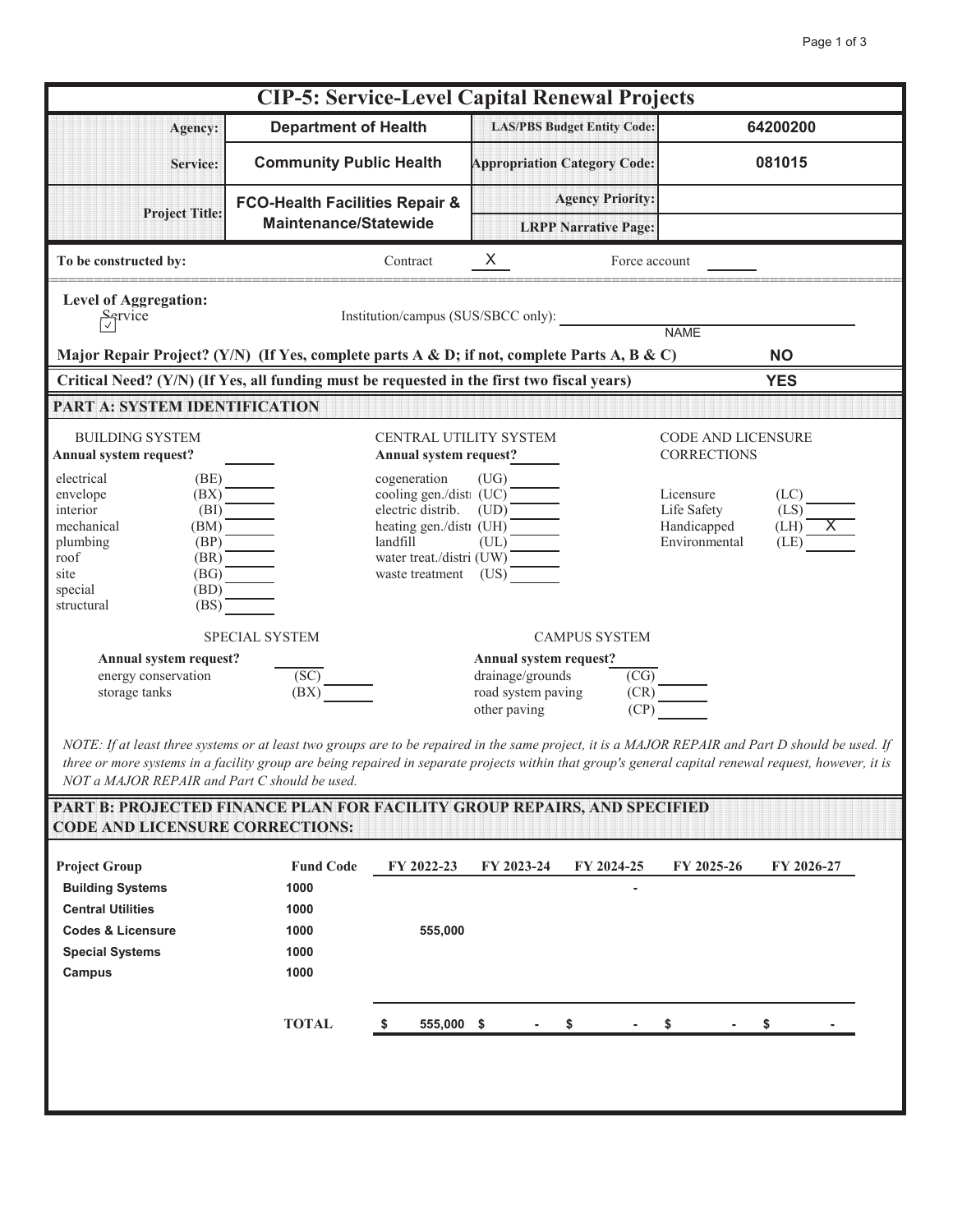|                                                                                                                             |                      |                                                          |    |            |            | <b>CIP-5: Service-Level Capital Renewal Projects</b> |                                                                                                                                                                                                                                                                                                                                                                                                                                                                                                                                       |            |  |
|-----------------------------------------------------------------------------------------------------------------------------|----------------------|----------------------------------------------------------|----|------------|------------|------------------------------------------------------|---------------------------------------------------------------------------------------------------------------------------------------------------------------------------------------------------------------------------------------------------------------------------------------------------------------------------------------------------------------------------------------------------------------------------------------------------------------------------------------------------------------------------------------|------------|--|
| PART C: SCHEDULE OF FACILITY GROUP REPAIRS, OR SPECIFIED CODE AND LICENSURE CORRECTIONS,<br><b>AND COMPONENT FINANCING:</b> |                      |                                                          |    |            |            |                                                      |                                                                                                                                                                                                                                                                                                                                                                                                                                                                                                                                       |            |  |
| Project<br>Description/<br><b>Justification</b><br><b>ADA Continuation - Accessibility</b>                                  | <b>DMS</b><br>Bldg.# | Critical<br>/Routine                                     |    | FY 2022-23 | FY 2023-24 | FY 2024-25                                           | FY 2025-26                                                                                                                                                                                                                                                                                                                                                                                                                                                                                                                            | FY 2026-27 |  |
| <b>Modifications</b>                                                                                                        |                      | <b>Critical</b>                                          |    | 555,000    |            |                                                      |                                                                                                                                                                                                                                                                                                                                                                                                                                                                                                                                       |            |  |
|                                                                                                                             |                      | <b>TOTAL</b>                                             | S. | 555,000 \$ |            | $-$ \$                                               | $- S$<br>$\overline{\phantom{a}}$                                                                                                                                                                                                                                                                                                                                                                                                                                                                                                     | \$         |  |
|                                                                                                                             |                      |                                                          |    |            |            |                                                      |                                                                                                                                                                                                                                                                                                                                                                                                                                                                                                                                       |            |  |
|                                                                                                                             |                      |                                                          |    | \$         | 555,000    | \$                                                   |                                                                                                                                                                                                                                                                                                                                                                                                                                                                                                                                       |            |  |
| PART D: SCHEDULE OF MAJOR REPAIRS AND COMPONENT FINANCING:<br><b>BUILDING / FACILITY IDENTIFICATION / DESCRIPTION</b>       |                      |                                                          |    |            |            |                                                      |                                                                                                                                                                                                                                                                                                                                                                                                                                                                                                                                       |            |  |
| DMS BLDG NO.                                                                                                                |                      | ADDRESS / LOCATION                                       |    |            |            |                                                      | <b>COUNTY</b>                                                                                                                                                                                                                                                                                                                                                                                                                                                                                                                         |            |  |
| LRPP NARRATIVE PAGE ON WHICH PROJECT IS DESCRIBED                                                                           |                      |                                                          |    |            |            |                                                      |                                                                                                                                                                                                                                                                                                                                                                                                                                                                                                                                       |            |  |
| Schedule<br>Total: All                                                                                                      |                      | ble counting of the department's estimated expenditures. |    |            |            |                                                      | At the facilities' central office level the department does not track net service cost by facility. Much of these service costs are<br>already included in the department's operational expenditures since most cases involve existing staff who will occupy the<br>new facilities. Net increase or decrease in service costs for each project is done locally and submitted in the operational<br>budget. With data not readily available, the potential for over estimating net service costs is great and could result in the dou- |            |  |
| <b>Changes in Facility</b><br><b>Maintenance Costs</b>                                                                      |                      | Fund<br>Code                                             |    | FY 2022-23 | FY 2023-24 | FY 2024-25                                           | FY 2025-26                                                                                                                                                                                                                                                                                                                                                                                                                                                                                                                            | FY 2026-27 |  |
| Salaries & Benefits                                                                                                         |                      | <b>SUBTOTAL</b>                                          |    |            |            |                                                      |                                                                                                                                                                                                                                                                                                                                                                                                                                                                                                                                       |            |  |
| <b>OPS</b>                                                                                                                  |                      |                                                          |    |            |            |                                                      |                                                                                                                                                                                                                                                                                                                                                                                                                                                                                                                                       |            |  |
|                                                                                                                             |                      | <b>SUBTOTAL</b>                                          |    |            |            |                                                      |                                                                                                                                                                                                                                                                                                                                                                                                                                                                                                                                       |            |  |
| Expenses                                                                                                                    |                      |                                                          |    |            |            |                                                      |                                                                                                                                                                                                                                                                                                                                                                                                                                                                                                                                       |            |  |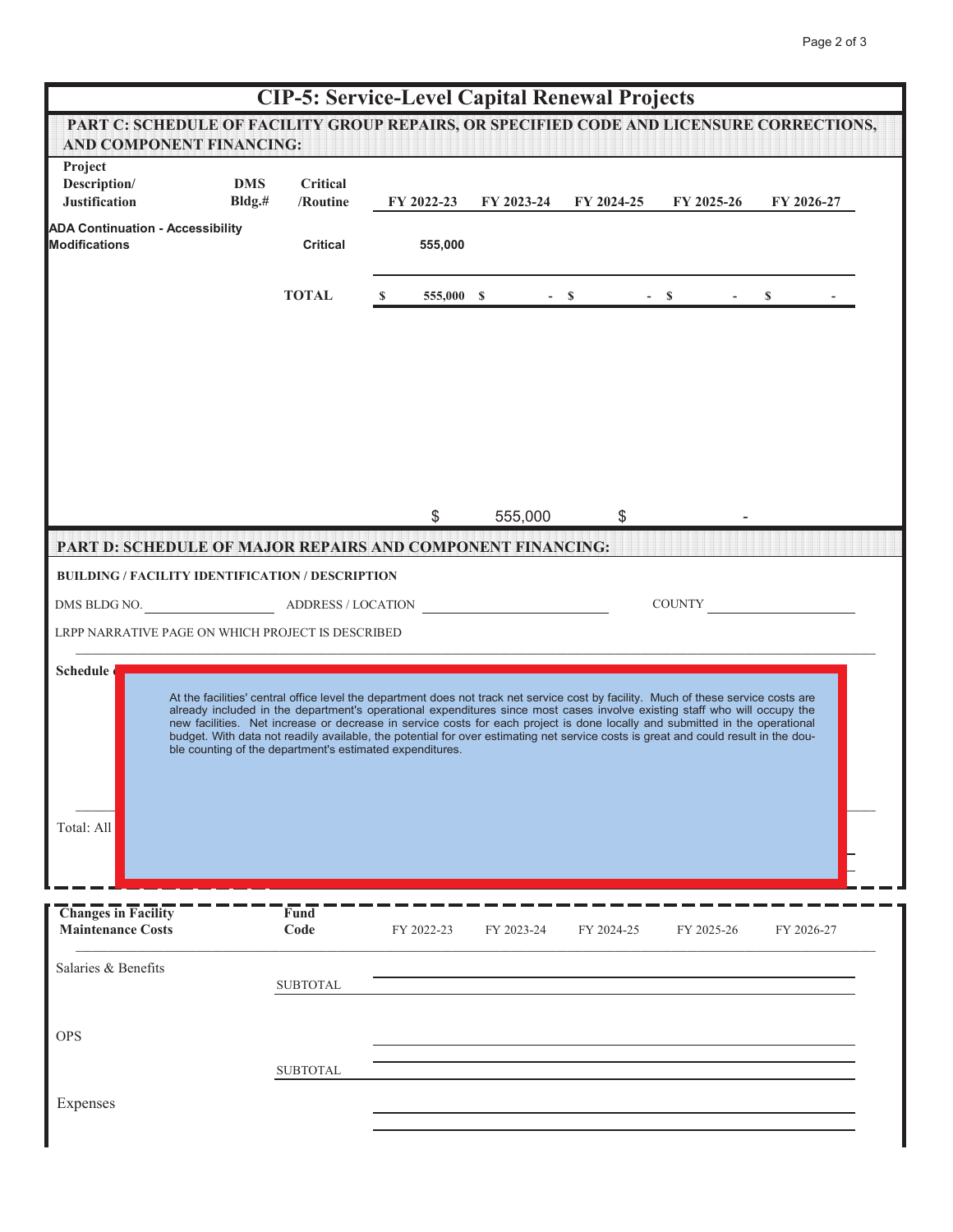| <b>CIP-5: Service-Level Capital Renewal Projects</b>  |                    |  |  |  |  |  |  |
|-------------------------------------------------------|--------------------|--|--|--|--|--|--|
|                                                       | <b>SUBTOTAL</b>    |  |  |  |  |  |  |
| Other (specify)                                       |                    |  |  |  |  |  |  |
|                                                       | <b>SUBTOTAL</b>    |  |  |  |  |  |  |
| <b>Fund Totals</b>                                    | <b>GRAND TOTAL</b> |  |  |  |  |  |  |
|                                                       |                    |  |  |  |  |  |  |
| <b>Changes in Utility</b><br><b>Maintenance Costs</b> | <b>TOTAL</b>       |  |  |  |  |  |  |
| Other (specify)                                       |                    |  |  |  |  |  |  |
|                                                       | <b>TOTAL</b>       |  |  |  |  |  |  |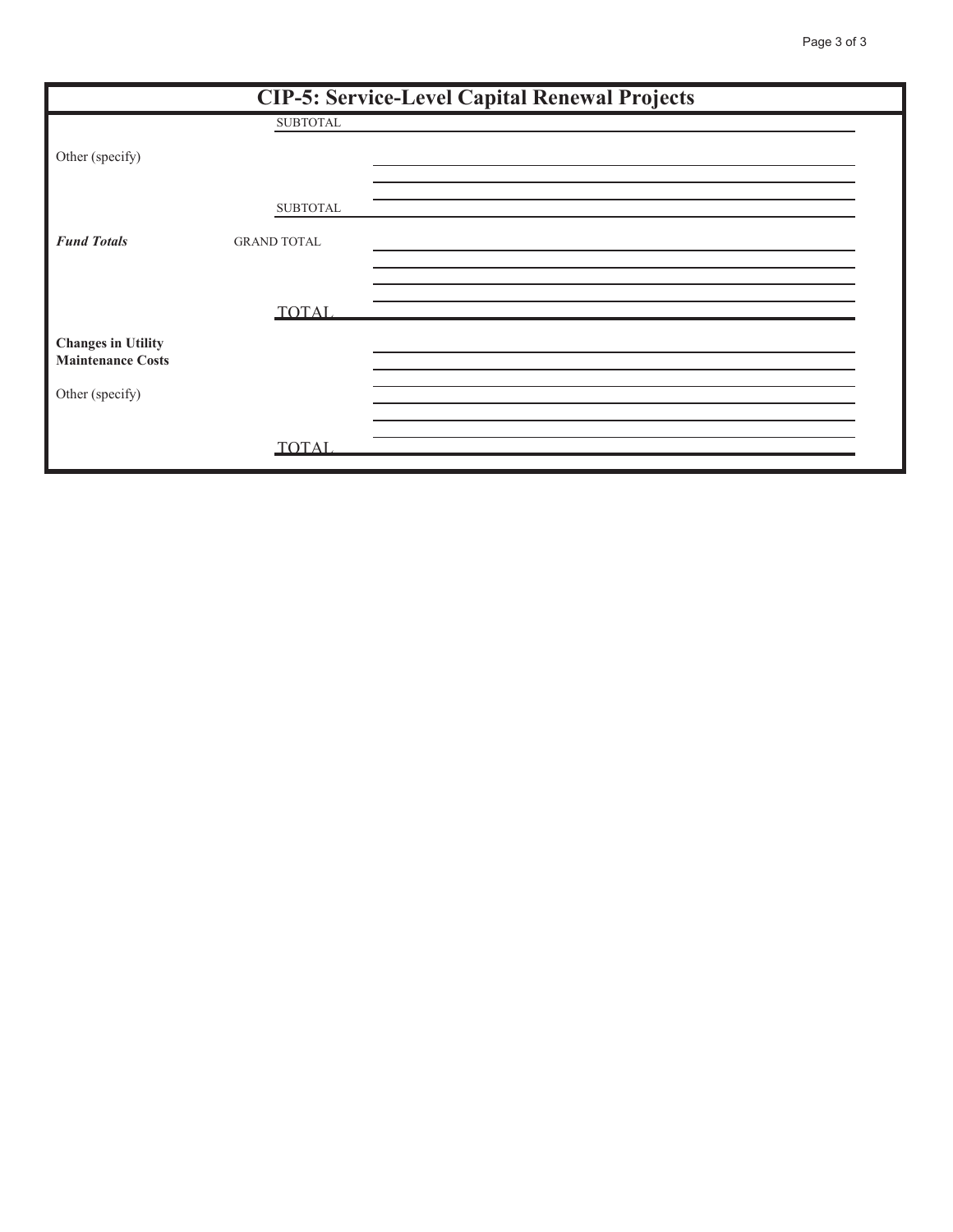Department of Health (64000000) Community Public Health (642000000) Disease Control and Health Protection (64200200) Health & Human Services (13) Laboratory Services (1602.02.00.00) Capital Improvement Plan (9900000) Deferred Building Maintenance (990Z000) Fixed Capital Outlay (080000) Health Facilities Repair & Maintenance (081108)



# **2022-2023 Budget Year Narrative**

The Department of Health (DOH) provides services from several facility types. State-owned facilities include Public Health and Radiation Labs, Children's Medical Services facilities, and several County Health Department buildings on state lands. Major maintenance for these state-owned facilities is funded through the Capital Renewal budget. This budget is needed to extend the useful life of the facilities and their major building components, as well as to maintain the continued capabilities of those facilities and support delivery of needed services. With continued health issues such as COVID-19, Zika and Dengue Fever, Laboratory facilities continue to be critical to the mission of the Department of Health.

#### **The DOH requests \$16,835,000 in General Revenue funding for the following State-Owned Health Facilities Repair & Maintenance projects in Fiscal Year 2022-2023.**

#### **\$15,403,500.00 In General Revenue funding for Statewide Laboratory Code Compliance, Safety & Critical Repairs**

**\$656,800 - Duval (Jacksonville) Lab & Vital Statistics-Jacksonville Campus Renovations** - This request will fund needed major maintenance on the exterior of campus buildings to prevent moisture intrusion and deterioration of facilities. Masonry will be tuck pointed and concrete surfaces repaired. Additionally, application of water proofing to surfaces and re-caulking of windows will prevent interior and structural damage. Moisture damaged finishes will be repaired where degraded.

**\$923,400 - Duval (Jacksonville) Lab & Vital Statistics-Maintenance Shop Repair or Replacement** - The maintenance shop was damaged by an arson fire and cannot be used. The building is critical to the daily operations of the lab facility. The facilities staff has been forced to spread their services throughout the campus which is grossly inefficient.

**\$1,328,300 - Duval (Jacksonville) Lab & Vital Statistics-Pearl Street Complex Flood Control Systems** - The request will fund the installation of flood gates, removal and replacement of storefront glass with flood resistant structures, the modification of gas venting structure for the central energy plant and permanent closure of some exterior openings. The complex is located along Hogan's creek and is subject to periodic flooding in heavy rainfall events causing damage and shutdown of portions of the complex until remediation is complete.

**\$4,452,100 - Duval (Jacksonville) Lab-Porter Second Floor Renovation** - This request will fund the complete renovation of the 2nd floor and front entry of the Porter Building. This project is integral with the 1st floor renovations. The project includes asbestos removal, bringing these building areas up to current life safety and ADA codes, storm hardening the exterior and implementing energy efficient measures. This work is a critical next phase to work begun under an 07-08 appropriation which brought the 3rd floor up to code. Special consideration should be given to this project due to the structural failures at the front entry.

**\$1,118,800 - Duval (Jacksonville) Lab-Energy Plant Renovations & Cooling Tower Replacement** - Primary components of the chilled water system are over twenty-five years old and is well past their service life. The failure of these systems could cause shut down of several laboratories and key areas of the complex.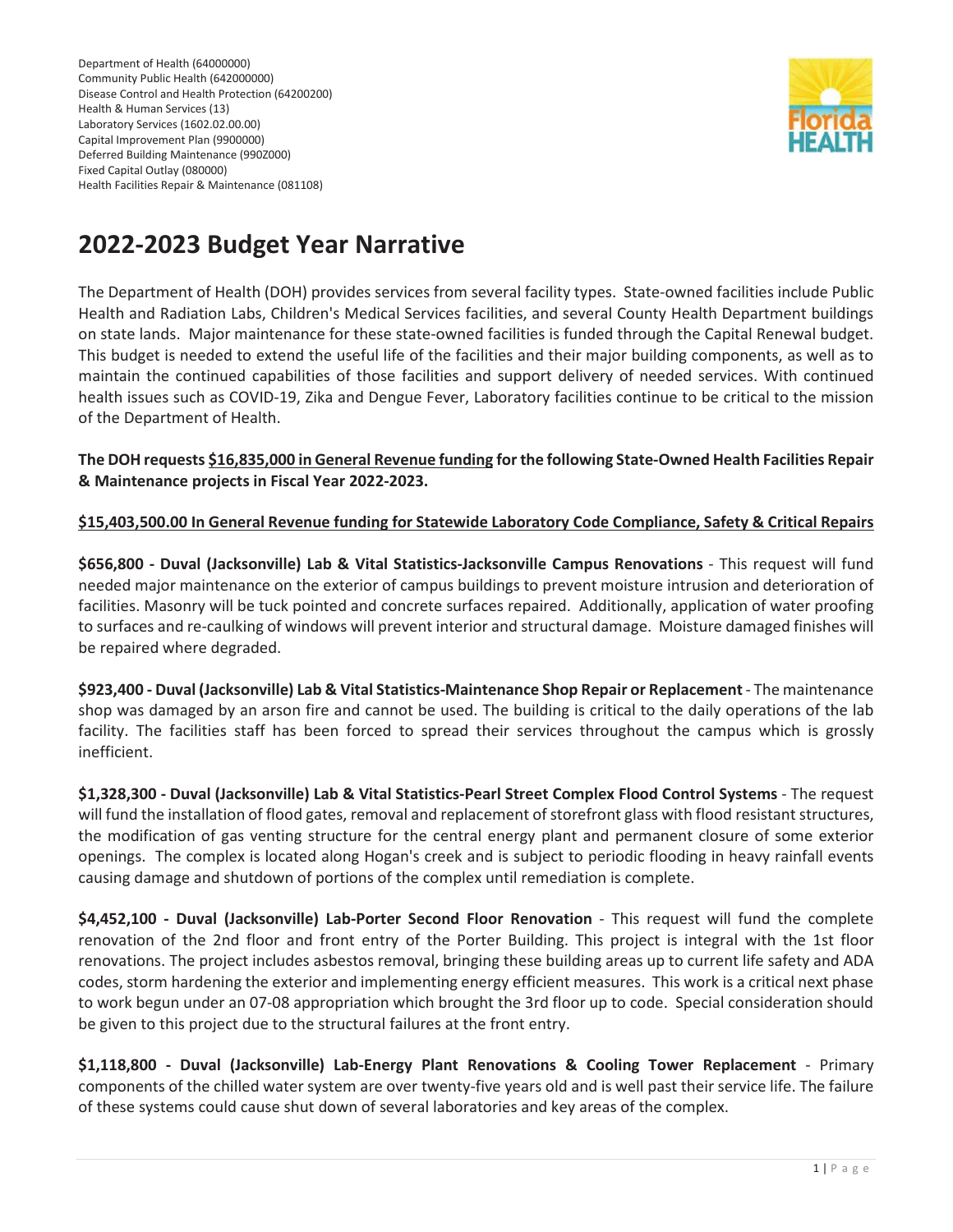**\$536,500 - Duval (Jacksonville) Lab-Andrade Building HVAC Controls and Renovations** - This request will upgrade the Laboratory HVAC control system. The existing control system software is no longer compatible with modern computer operating systems. The project will also renovate existing laboratory space to conform with new testing procedures and equipment. The renovations will require HVAC, plumbing and dedicated electrical system changes, case work modifications, and finish work to support new lab equipment.

**\$3,050,700 - Dade (Miami) Lab-Mechanical System Renovation** - A significant portion of the HVAC system is 40 years old, including the primary air handlers and control system in the building. This is well past the normal service life of HVAC systems and as a result, the electrical bills are extremely high. Modernization will dramatically lower the electrical bills and will pay for itself in less than 5-7 years.

**\$1,246,300 - Hillsborough (Tampa) Lab-Chiller Replacement and Mechanical Upgrades** - The chillers, boilers, and associated equipment are more than twenty-year old and beyond their service life. Loss of the boiler and or the HVAC system will cause a major disruption in the lab services.

**\$1,889,400 - Statewide Health Labs–Chemical Fume Hood Renovation** - This project is critical for the laboratory operations. The Chemical fume hoods were installed when the laboratories were first built and are now well beyond their intended service life. Newer hoods are more efficient and will increase the safety of the Laboratories.

**\$201,200 - Statewide Health Labs-Incubator Renovations** - This project is critical for the laboratory operations. The walk-in incubators range from 18 to 28 years old. The renovation will replace the existing R22 refrigeration systems with environment friendly refrigeration systems. R22 is no longer manufactured and is difficult to source. The controls system will be upgrade to current technologies.

## **\$1,431,500.00 In General Revenue funding for Critical Repairs to the Jacksonville Laboratory-Porter Bldg. 1st Floor**

**Duval (Jacksonville) Lab – Porter First Floor Renovation** - This project is critically integrated with the 2nd floor renovation project. The Porter Building was originally built in 1957 and desperately needs these renovations to bring the building into compliance with current code and safety regulations. This project will complete asbestos removal and correction of life safety, mechanical and electrical code violations in the Porter Building. This is a critical health and safety improvement.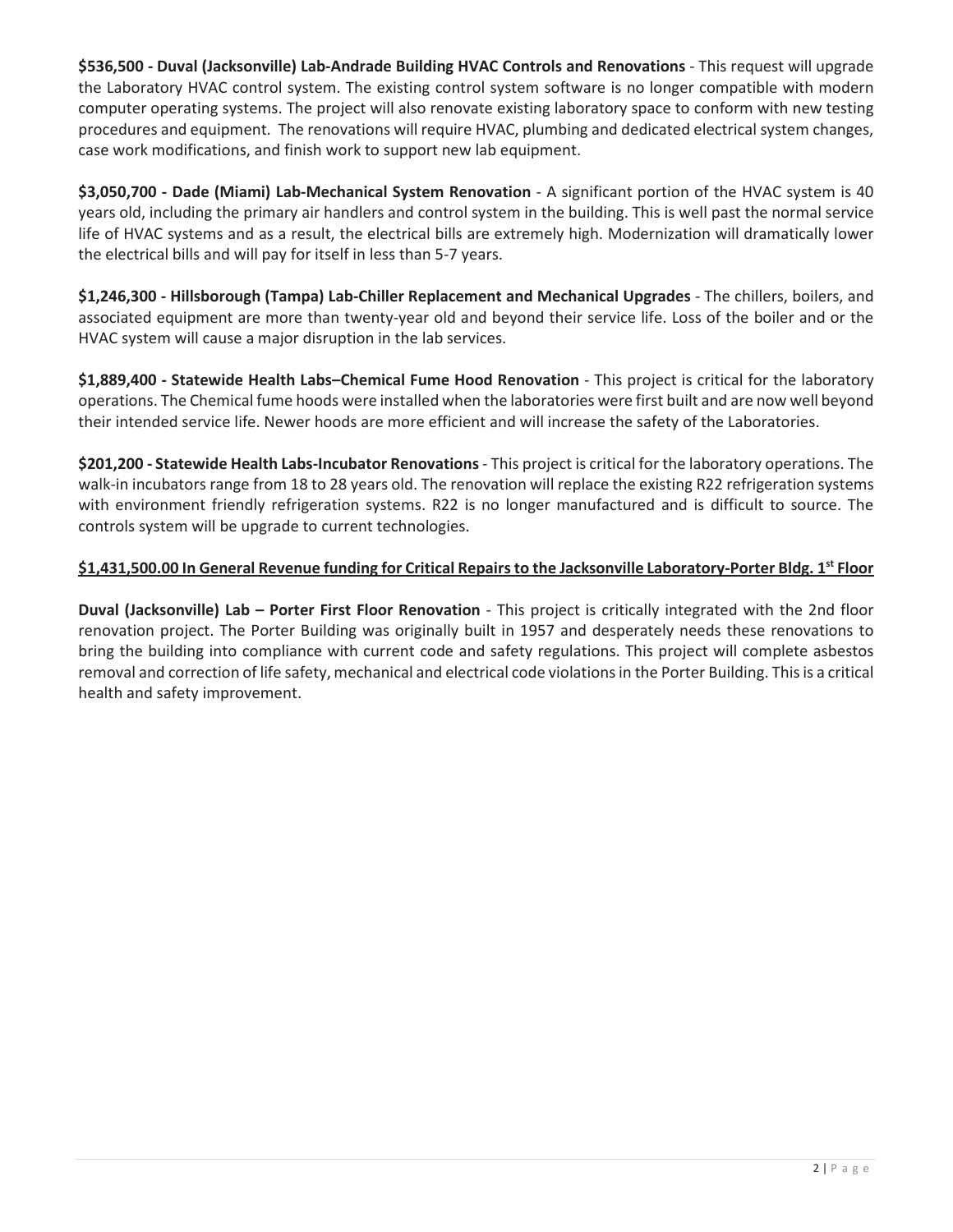| <b>CIP-5: Service-Level Capital Renewal Projects</b>                                                                                                                                                                 |                                                                                                                                            |                                                                                                                                 |                                                              |                                     |  |  |  |  |
|----------------------------------------------------------------------------------------------------------------------------------------------------------------------------------------------------------------------|--------------------------------------------------------------------------------------------------------------------------------------------|---------------------------------------------------------------------------------------------------------------------------------|--------------------------------------------------------------|-------------------------------------|--|--|--|--|
| Agency:                                                                                                                                                                                                              | <b>Department of Health</b>                                                                                                                | <b>LAS/PBS Budget Entity Code:</b>                                                                                              |                                                              | 64200200                            |  |  |  |  |
| Service:                                                                                                                                                                                                             | <b>Community Public Health</b>                                                                                                             | <b>Appropriation Category Code:</b>                                                                                             |                                                              | 081108                              |  |  |  |  |
| <b>Project Title:</b>                                                                                                                                                                                                | <b>FCO-Health Facilities Repair &amp;</b><br><b>Maintenance/Statewide</b>                                                                  | <b>Agency Priority:</b><br><b>LRPP Narrative Page:</b>                                                                          |                                                              |                                     |  |  |  |  |
| To be constructed by:                                                                                                                                                                                                | Contract                                                                                                                                   | $X_{-}$<br>Force account                                                                                                        |                                                              |                                     |  |  |  |  |
| <b>Level of Aggregation:</b><br>$\frac{S_{\text{c}}}{\sqrt{2}}$<br>Institution/campus (SUS/SBCC only):<br><b>NAMF</b>                                                                                                |                                                                                                                                            |                                                                                                                                 |                                                              |                                     |  |  |  |  |
| Major Repair Project? (Y/N) (If Yes, complete parts A & D; if not, complete Parts A, B & C)<br><b>NO</b><br>Critical Need? (Y/N) (If Yes, all funding must be requested in the first two fiscal years)<br><b>YES</b> |                                                                                                                                            |                                                                                                                                 |                                                              |                                     |  |  |  |  |
| PART A: SYSTEM IDENTIFICATION                                                                                                                                                                                        |                                                                                                                                            |                                                                                                                                 |                                                              |                                     |  |  |  |  |
| <b>BUILDING SYSTEM</b><br>Annual system request?<br>electrical<br>(BE)<br>envelope<br>(BX)                                                                                                                           | Annual system request?<br>cogeneration<br>X<br>$\overline{\mathsf{x}}$                                                                     | CENTRAL UTILITY SYSTEM<br>(UG)                                                                                                  | <b>CODE AND LICENSURE</b><br><b>CORRECTIONS</b><br>Licensure | (LC)                                |  |  |  |  |
| interior<br>(BI)<br>mechanical<br>(BM)<br>(BP)<br>plumbing<br>roof<br>(BR)<br>(BG)<br>site<br>(BD)<br>special<br>(BS)<br>structural                                                                                  | $\overline{X}$<br>$\overline{\mathsf{x}}$<br>$\overline{X}$<br>$\overline{\mathsf{x}}$<br>$\overline{X}$<br>waste treatment<br>$\mathbf X$ | cooling gen./dist (UC)<br>electric distrib. (UD)<br>heating gen./dist (UH)<br>landfill (UL)<br>water treat./distri (UW)<br>(US) | Life Safety<br>Handicapped<br>Environmental                  | $(LS)$ <sup>-</sup><br>(LH)<br>(LE) |  |  |  |  |
|                                                                                                                                                                                                                      | SPECIAL SYSTEM                                                                                                                             | <b>CAMPUS SYSTEM</b>                                                                                                            |                                                              |                                     |  |  |  |  |
| Annual system request?<br>energy conservation<br>storage tanks                                                                                                                                                       | (S <sub>C</sub> )<br>(BX)                                                                                                                  | Annual system request?<br>drainage/grounds<br>$\overline{\text{(\text{CG})}}$<br>road system paving<br>(CP)<br>other paving     | (CR)                                                         |                                     |  |  |  |  |

*NOTE: If at least three systems or at least two groups are to be repaired in the same project, it is a MAJOR REPAIR and Part D should be used. If three or more systems in a facility group are being repaired in separate projects within that group's general capital renewal request, however, it is NOT a MAJOR REPAIR and Part C should be used.*

| <b>Project Group</b>         | <b>Fund Code</b> | FY 2022-23      | FY 2023-24      | FY 2024-25 | FY 2025-26 | FY 2026-27 |
|------------------------------|------------------|-----------------|-----------------|------------|------------|------------|
| <b>Building Systems</b>      | 1000             | 11,640,500      | 2,694,995       |            |            |            |
| <b>Central Utilities</b>     | 1000             | 1,118,800       |                 |            |            |            |
| <b>Codes &amp; Licensure</b> | 1000             |                 |                 |            |            |            |
| <b>Special Systems</b>       | 1000             | 2,090,600       |                 |            |            |            |
| Campus                       | 1000             | 1,985,100       |                 |            |            |            |
|                              | <b>TOTAL</b>     | 16,835,000<br>S | $$2,694,995$ \$ |            |            | S          |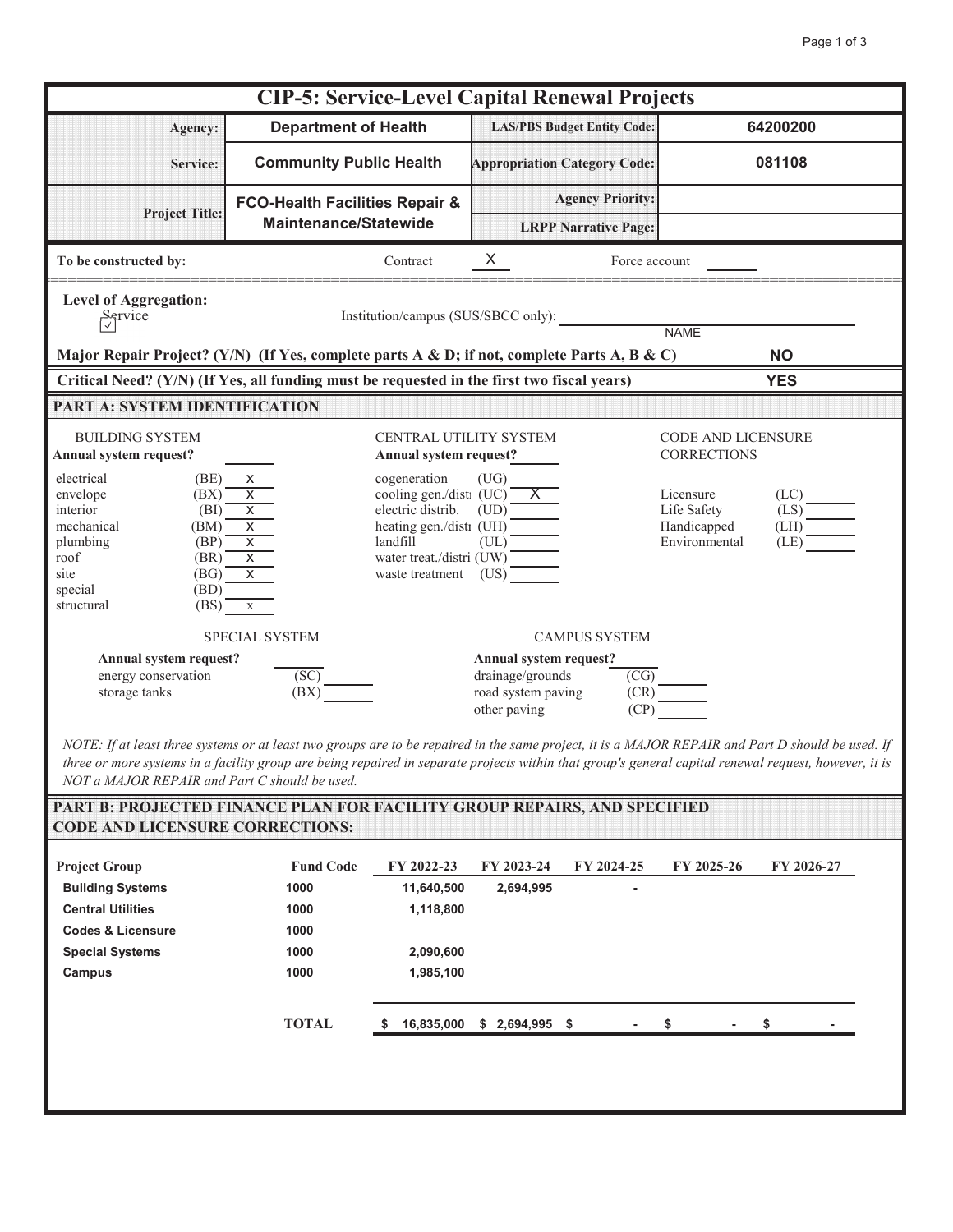# **CIP-5: Service-Level Capital Renewal Projects**

## **PART C: SCHEDULE OF FACILITY GROUP REPAIRS, OR SPECIFIED CODE AND LICENSURE CORRECTIONS, AND COMPONENT FINANCING:**

| Project                                                                                                                                                                                      | <b>DMS</b> |                                    |                        |                               |            |            |            |
|----------------------------------------------------------------------------------------------------------------------------------------------------------------------------------------------|------------|------------------------------------|------------------------|-------------------------------|------------|------------|------------|
| Description/<br><b>Justification</b>                                                                                                                                                         | Bldg.#     | Critical<br>/Routine               | FY 2022-23             | FY 2023-24                    | FY 2024-25 | FY 2025-26 | FY 2026-27 |
| Duval (Jacksonville) Lab - Porter<br><b>Renovation Second Floor &amp; Entry</b>                                                                                                              |            | <b>Critical</b>                    | 4,452,100              |                               |            |            |            |
| Duval (Jax) Lab - Porter First Floor<br><b>Renovation Completion</b>                                                                                                                         |            | <b>Critical</b>                    | 1,431,500              |                               |            |            |            |
| Duval (Jax) Lab - Maintenance Shop<br><b>Repair or Replacement</b>                                                                                                                           |            | <b>Critical</b>                    | 923,400                |                               |            |            |            |
| Duval (Jax) Lab & Vital Statistics -<br>Jacksonville Campus Renovation                                                                                                                       |            | <b>Critical</b>                    | 656,800                |                               |            |            |            |
| Duval (Jax) Lab - Energy Plant<br><b>Renovations &amp; Cooling Tower</b><br>Replacement<br>דעשטן (שמען במט פּ פונט סומנושטט -<br><b>Pearl Street Complex Flood Control</b><br><b>Systems</b> |            | <b>Critical</b><br><b>Critical</b> | 1,118,800<br>1,328,300 |                               |            |            |            |
| Miami-Dade (Miami) Lab - Mechanical<br><b>Renovations</b>                                                                                                                                    |            | <b>Critical</b>                    | 3,050,700              |                               |            |            |            |
| Hillsborough (Tampa) Lab - Chiller<br>Replacement & Mechanical Upgrades<br>Duval (Jacksonville) Lab - Andrade<br><b>Building HVAC Controls and</b>                                           |            | <b>Critical</b>                    | 1,246,300              |                               |            |            |            |
| <b>Renovations</b>                                                                                                                                                                           |            | <b>Critical</b>                    | 536,500                |                               |            |            |            |
| <b>Statewide Laboratories - Chemical</b><br><b>Fume Hood Replacement</b>                                                                                                                     |            | <b>Critical</b>                    | 1,889,400              |                               |            |            |            |
| Statewide Laboratories - Incubator<br><b>Renovations</b><br>- Maill Deach (Olemans of) OND                                                                                                   |            | <b>Critical</b>                    | 201,200                |                               |            |            |            |
| <b>Exterior Paint and Sealant</b><br><b>Renovation</b>                                                                                                                                       |            | <b>Critical</b>                    |                        | 993,744                       |            |            |            |
| Palm Beach (45 st Facility) CHD -<br><b>Roof Replacement</b>                                                                                                                                 |            | <b>Critical</b>                    |                        | 568,869                       |            |            |            |
| Orange (HQ Facility) CHD - Roof<br>Replacement                                                                                                                                               |            | <b>Critical</b>                    |                        | 1,132,382                     |            |            |            |
|                                                                                                                                                                                              |            | <b>TOTAL</b>                       |                        | \$ 16,835,000 \$ 2,694,995 \$ |            | $- S$      | \$         |

\$ 19,529,995 \$ 15,403,500

 **PART D: SCHEDULE OF MAJOR REPAIRS AND COMPONENT FINANCING:**